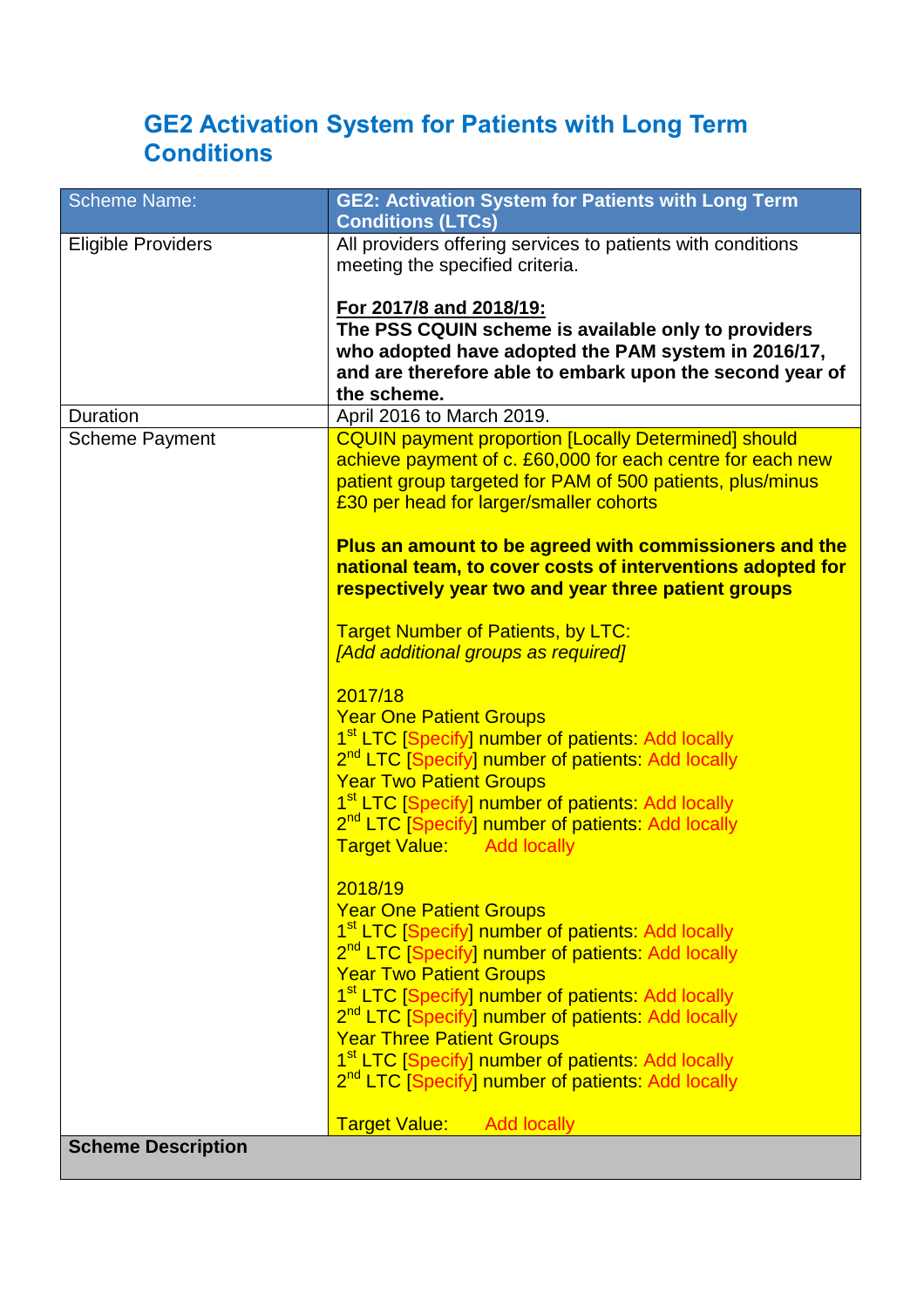### **Problem to be addressed**

There is a substantial body of evidence demonstrating that patients with long term conditions with higher levels of activation (the knowledge, skills and capacity to manage their own condition) have better outcomes including reduced frequency of exacerbations and associated high cost interventions. There is also evidence that information about activation levels can be used effectively to focus intervention on patients groups more effectively. There is currently no regular and consistent systematic assessment of activation levels for PSS patient groups who are likely to benefit from implementation of an activation system.

### **Change sought**

For each patient group with a potential to benefit from it, development of a system to measure patients' level of activation, i.e. the skills, knowledge and confidence needed to self-manage long term conditions, and with that information to support adherence to medication and treatment and to improve patient outcomes and experience.

The CQUIN scheme therefore aims to encourage use of the "patient activation measurement" (PAM) survey instrument, firstly to assess levels of patient skills, knowledge, confidence and competence in self-management for different groups of patients meeting the criteria below. The second stage, for the second and third years of the scheme, seeks to support Activation Interventions to tailor service provision according to self-management capability and/or to raise activation levels.

Only the PAM instrument, licenced from Insignia, is to be used to assess activation rates. The Insignia questionnaire is independently validated as representing the level of patient engagement in such a way as accurately to reflect likelihood of adherence to care plan and likelihood of avoiding exacerbations. Use of a standard instrument across the NHS also will facilitate benchmarking. There are alternative versions for parents, MH patients, carers, and for Clinicians (to test whether they are able to support patients in self-management of their conditions). The survey questions are interpreted via the software that is available with the licence, and allows a patient group to be stratified according to level of self-management of their clinical condition; and also diagnoses the nature of any shortfall - thus helping to determine appropriate remedies – ways in which patient adherence to care plan can be enhanced.

Use of information about activation levels can take two forms:

a. stratification of the patient groups to help diagnose problems and determine appropriate care plan;

b. work with patients to raise motivation, skills and self-management, etc). It is recommended that the COM-B model is used as a default understanding of behaviour change: Capability + Opportunity + Motivation=> Behaviour change.

## **LTC Groups Who Should Benefit**

Patient groups who stand to benefit include those with persistent conditions for which

- o There is a care regime of known effectiveness which is complex
- o Symptomatic abreaction to poor adherence is distal (so that patients will realise that poor adherence is responsible for deteriorating health)
- o Symptomatic consequences of poor adherence may if poor adherence is not recognised – lead to misdiagnosis and mistaken prescription
- $\circ$  The severity of the condition does not itself preclude self-care (e.g. through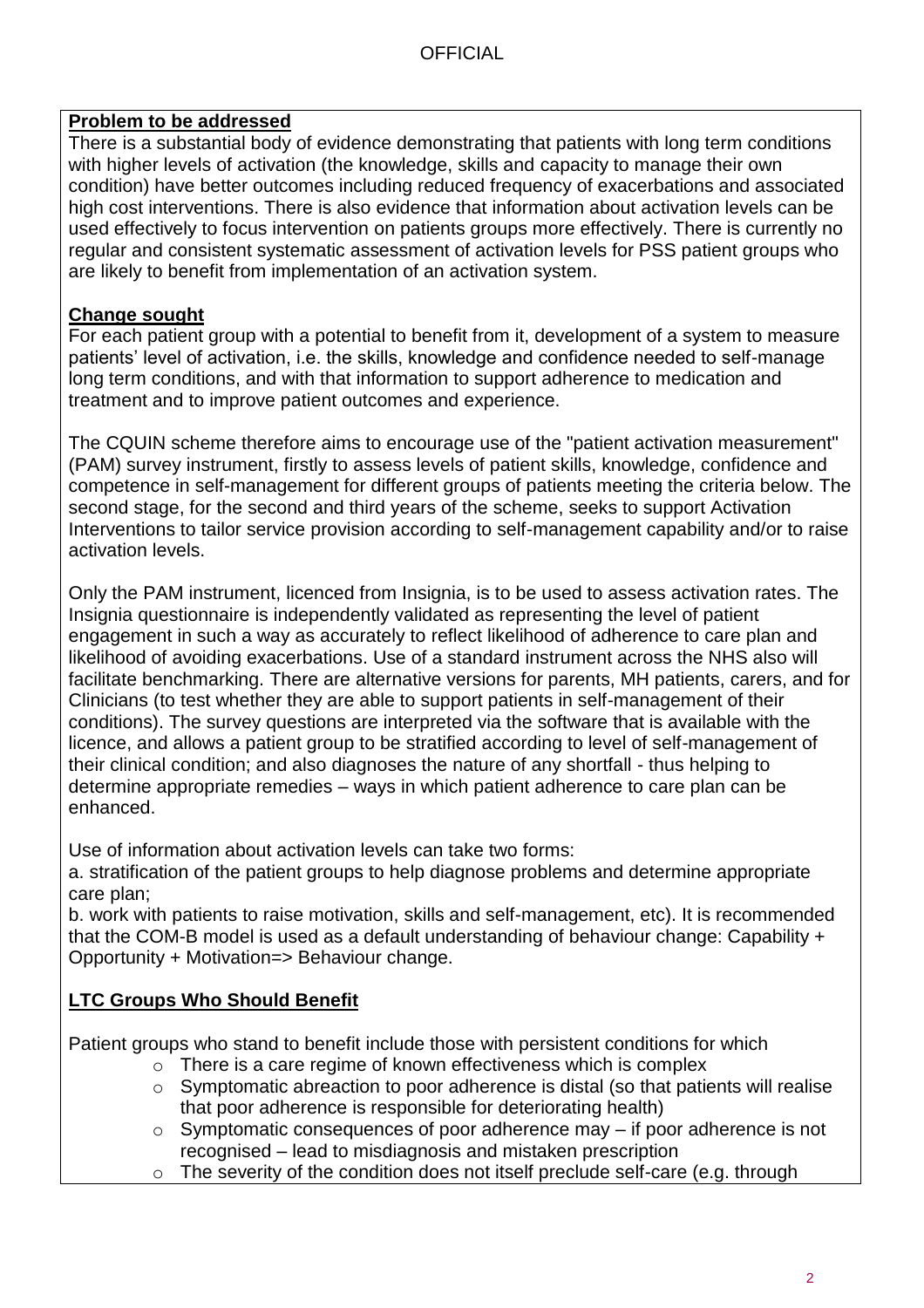## **OFFICIAL**

occluding insight *(an understanding of the nature of the condition and the factors that make it better/worse) or* capacity *(in terms of being able to make informed decisions regarding management of the disorder)*

Suggested conditions include: Teenage and Young Adult Cancer, Cystic Fibrosis (which is subject to a separate CQUIN scheme), chronic kidney failure, HIV, haemoglobinopathy, severe difficult to control asthma, ILD, solid organ transplantation patients, severe faecal incontinence, inflammatory bowel disease, schizophrenia, severe depression, COPD, adult congenital heart disease, epilepsy, LSD to support Enzyme Replacement Therapy adherence.

## **Year 1 (2016/17) has focused upon Measurement and Team capacity Building. These activities will be required also for Year 2 where the programme is expanding to new patient groups.**

# **Specific activities**:

- o **Licence**. A licence is needed for setting up a PAM programme for each patient. These would be available under an NHS England contract with Insignia (to be accessed via NHS England<sup>1</sup>) at no additional cost to the provider.
- o **Elicitation**. Per patient costs will have to be incurred in eliciting the information using the PAM tool. It is recommended that information is collected in the clinical context – as this has been shown to increase the response rate and to mitigate the risk of non-response bias. There are options regarding administration: paper or (possibly) electronic, to be explored with Insignia, which may affect costs. The administration of the questionnaire may take ten to fifteen minutes including explanation. Costs would depend upon:
	- Mode of measurement
	- **Figure 1** Frequency of measurement (per patient)
- o **Team Capacity Building**. Staff training in the administration of the instrument element – for example some workshops to develop clinical engagement. The outcome here should be patient activation preparedness of the team: it would be helpful to specify what this will comprise more precisely.

o **Mechanisms for gathering, presenting and analysing Activation information** 

Team building costs will be incurred early in the year, elicitation costs as the PAM is administered, in the later quarters of the year.

# **Setting Provider Specific Parameters for 2017/18 and 2018/19**

On agreeing adoption of this scheme for 2017/18 and 2018/19, the following should be set for each provider in advance of contract, in order to determine precisely what is required of each provider, and/or to determine appropriate target payment.

For any new condition-group for whom an Activation System is being developed:

- Agree vision for use of PAM measure with cohorts of patients in context of increasing support for self-care;
- Agree the first year metrics:
	- o Patient group(s) –in each year.
	- o Number of patients in each condition to be recruited into the programme for application of the PAM.

 1 E-mail ENGLAND.commercial@nhs.net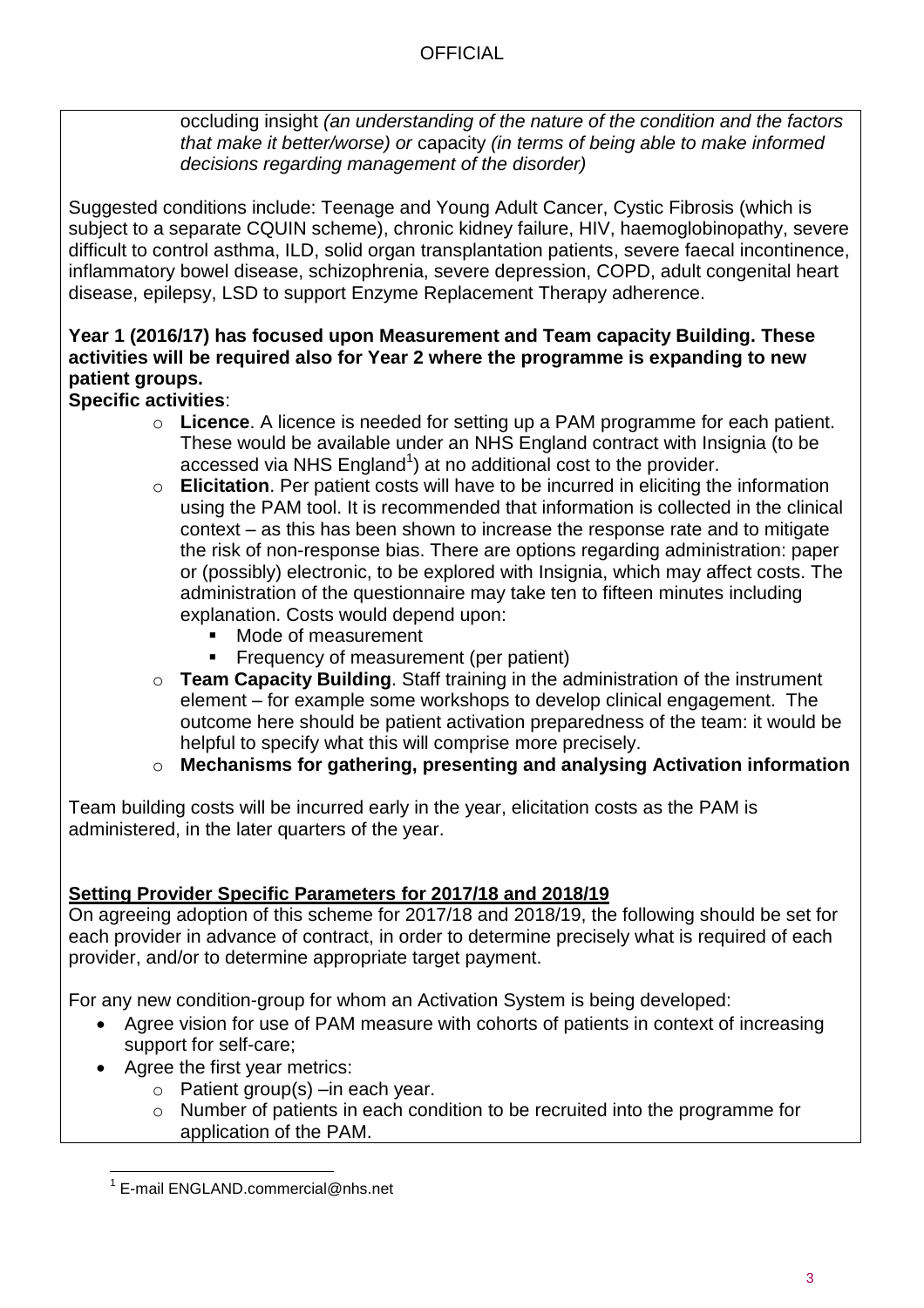o The number of staff to be trained to administer the PAM.

For existing condition groups, agree the second year Metrics;

- The number of patients to be re-tested with what frequency
- Interventions to be undertaken in support of patient groups according to their level of activation.
- These interventions should in general be drawn from those recognised as effective in the patient activation literature and endorsed by the national team. A taxonomy of patient activation interventions is available here:

: <https://www.ucl.ac.uk/health-psychology/bcttaxonomy>

 . However, innovative alternatives will also be considered subject to expert clinical and behavioural-psychologist input.

## **Calculating the Target Payment for a Provider for each year**

For new patient groups:

£60,000 is an indicative amount for a single group of 500 patients. If the group is larger or smaller, the amount should be adjusted by £30 per head; so

- for a group of 100 patients, £60,000  $(400 \times £30)$ =£48,000
- for a group of 1000 patients,  $£60,000 + (500 \times £30) = £75,000$ .

The calculation is done separately for an additional group of patients, as new training would be required for the clinicians etc.

For existing patient groups, for both year two and year three: an amount to be agreed with the commissioner and the national team, determined by:

- the numbers in each patient group at each activation level (from Year 1 outcomes, or by estimation)
- the intervention to be piloted, costed plus 50% CQUIN premium
- the frequency of PAM administration, costed at £30 per application.

## **Measures & Payment Triggers, and proportions of Year Payment First Year Triggers, for new groups of patients**

## **ONE: Planning & Set-Up**: 20%

- 1. A working group has been established; signing of Affiliation Agreement with Insignia to obtain Licences and PAM Materials (under NHS England contract with Insignia);
- 2. Implementation plan written and submitted to commissioners including:
	- a. team building and training plan for staff who will administer PAM
	- b. plan for creation of mechanisms for gathering, presenting and/or analysing data, with clarity regarding:
		- i. To whom the data should be fed back (e.g. to the patient; to the team; to the PAM oversight group in the provider; for central evaluation in a standard pseudonymised format);
		- ii. What immediate use is to be made of it
- 3. Secure licence from Insignia of 2 years duration or more (via NHS England).

# **TWO: Team Building**. 20%

1. Team building and training plan for staff to administer the PAM has been implemented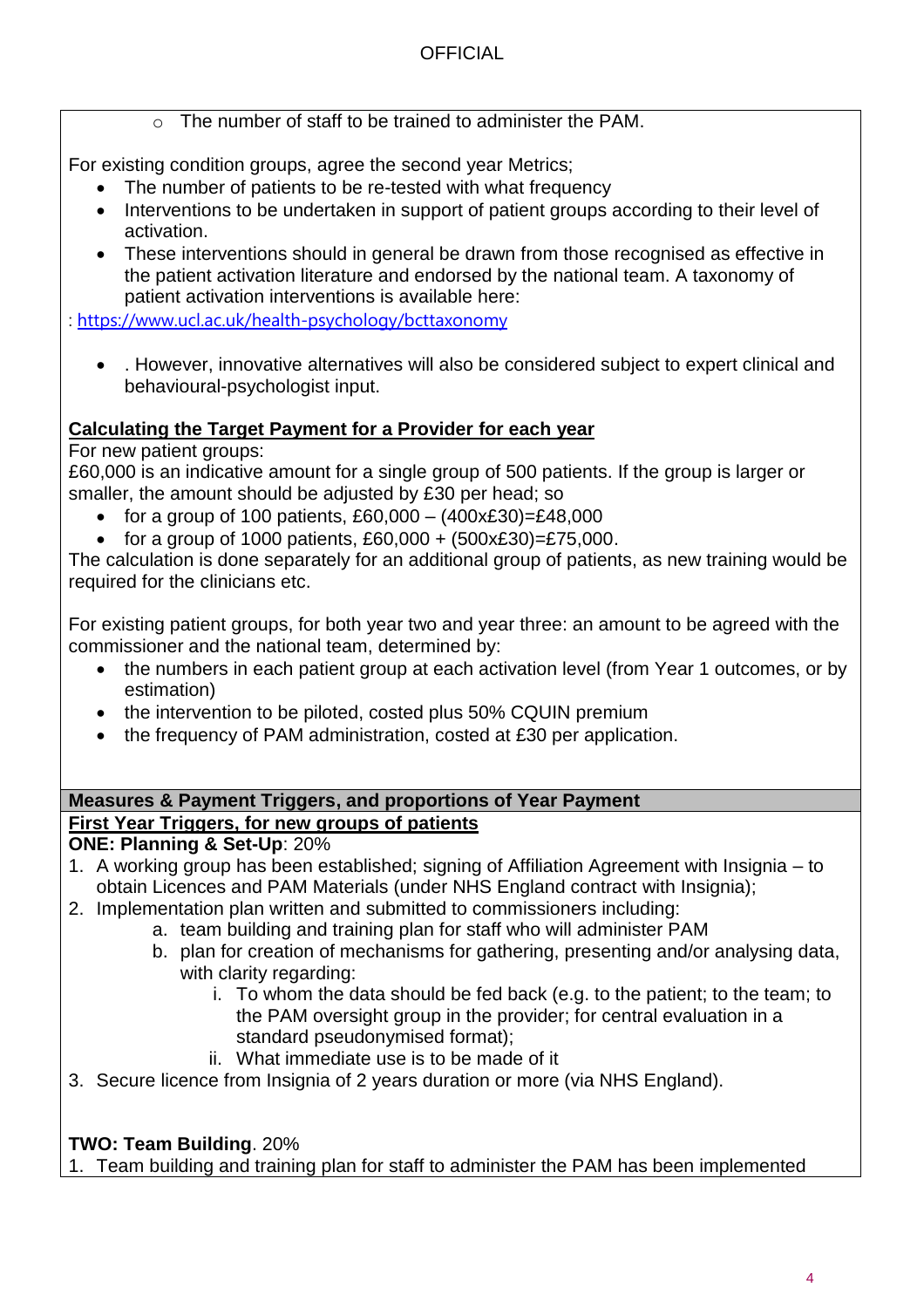2. Readiness Assessment of Patient Activation preparedness of team and any identified shortfalls have been addressed.

# **THREE: Elicitation of Activation Information via the PAM.** 20%

- 1. Pilot testing and evaluation of use of survey instrument completed
- 2. Baseline measure captured from PAM administered to first cohort of patients
- 3. Reporting of the proportion of the patient groups targeted in each condition recruited into the programme for application of the PAM, and of any follow up action to raise numbers.

# **FOUR: Analysis and Response**:20%

- 1. Elicited PAM responses gathered and submitted for benchmarking and evaluation.
- 2. Activation Intervention options developed (to feed into Year 2 planning).
- 3. Report to commissioners on progress against implementation plan including results from pilot and shared learning.

# **FIVE: Planned Intervention and Monitoring. 20%**

- 1. Activation Intervention options developed and agreed (to feed into Year 2 planning). (A taxonomy of Activation Interventions is available.).
- 2. Identification of Intermediate Outcome and Final Outcome Measures, where available, to be used alongside the PAM score to monitor progress. Intermediate outcomes might include: adherence indicators, non-elective attendances/admissions. Final outcomes might include: patient reported health outcomes. (For some conditions, maintaining the score might be a good outcome – i.e. preventing deterioration.)
- 3. Establishment of information system to support monitoring (using patient identifiable information) and benchmarking (using pseudonymised data).

# **Second Year Triggers, (2017/18 for Existing Groups of patients)**

**ONE: Intervention**. 50%%

Implementation of actions designed to improve activation or otherwise to respond to information about activation levels.

# **TWO: Measurement and Reporting.25%**

Repeat applications of PAM, and of selected intermediate and final outcome measures.

# **THREE: Ambition-setting 25%**

- 1. Agreement of ambition for improvement in PAM score and associated intermediate outcome measures to determine payment in Year Three (2018/19 for patient groups initiated in 2017/18), Covering as appropriate:
	- i. Improvement in PAM Score,
	- ii. Improvement in adherence and a reduction in non-elective attendances/admissions, or other intermediate health outcomes
	- iii. Aggregate improvement of patient reported health outcomes or in clinical health outcomes. (For some conditions, maintaining the score might be a good outcome – i.e. preventing deterioration.)

(These metrics might be developed in the context of the evaluation.)

### **Third Year Triggers, (2018/19 for Existing groups of patients): ONE: Measurement and Reporting.25%**

Repeat applications of PAM, and of selected intermediate and final outcome measures.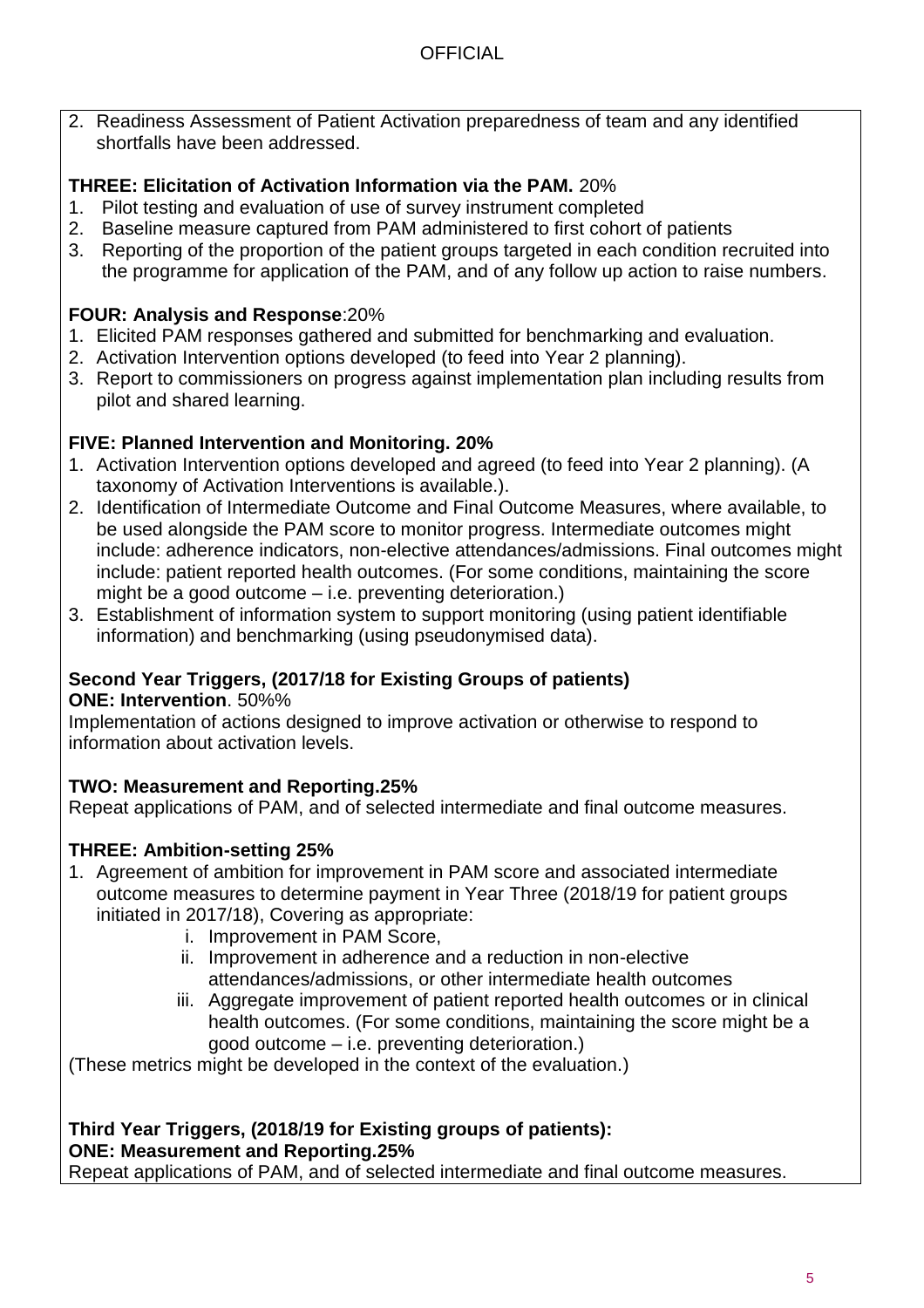### **TWO: Performance 75%**

Patient outcomes measured as per Year two, trigger three.

### **Definitions**

Denominator for SCALAR (for partial achievement): Number of patients in each of the targeted LTCs whom it is agreed at contract signature should be targeted for completion of the PAM. Numerator: Number actually completing the PAM in these groups creating usable data.

The targeted number of patients should reflect the number who are expected to be willing to participate, i.e. excluding those who will refuse. Note that it is not recommended to post surveys; they should be administered in a clinical setting, so response rate should be higher.

### **Partial Achievement Rules**

**SCALAR**: All Year One payments, and all measurement payments for Years Two and Three to be scaled down proportionately if less than 80% of patients targeted to complete the PAM, and to be monitored, do so.

For Year Two, trigger one, payment proportional to the number of patients receiving the intervention promised.

For Year Three, trigger two, payment proportional to performance against the metrics set.

### **In year payment phasing and profiling**

Standard/

#### **Rationale for inclusion**

The implementation of a patient activation system is designed to realise significant benefits to the healthcare system from improved patient outcomes and experience of care and from a reduction in the use of non-elective services.

Adherence to treatment has been linked to improved health outcomes and has been shown to increase patient satisfaction by supporting independence which can also be linked to higher quality interactions with healthcare professionals.

**Data Sources, Frequency and responsibility for collection and reporting**

The NHS England Patient Centred Care team has obtained licences from Insignia. There is no further cost. Insignia will also provide training and support for implementation.

The source of data for the Year One payment triggers will be the information available from the application of the PAM for specific patient groups.

If a software solution is adopted for administration of the PAM, then extracts from the implemented software will be usable to confirm active users and active records.

It is likely that providers will need to identify internal systems to identify the patient cohort and record the data. It is likely that specialist nurses would be used as a resource to identify patients and support data collection; though for inpatients admission under the specialty code may be used as a marker, and to validate of report.

| Baseline period/date & Value    | To be reported by the Provider for the selected cohorts of<br>patients with LTC. |
|---------------------------------|----------------------------------------------------------------------------------|
| Final indicator period/date (on | The number of patients above baseline proportion                                 |
| which payment is based) &       | completing PAM, to be reported by provider.                                      |
| Value                           |                                                                                  |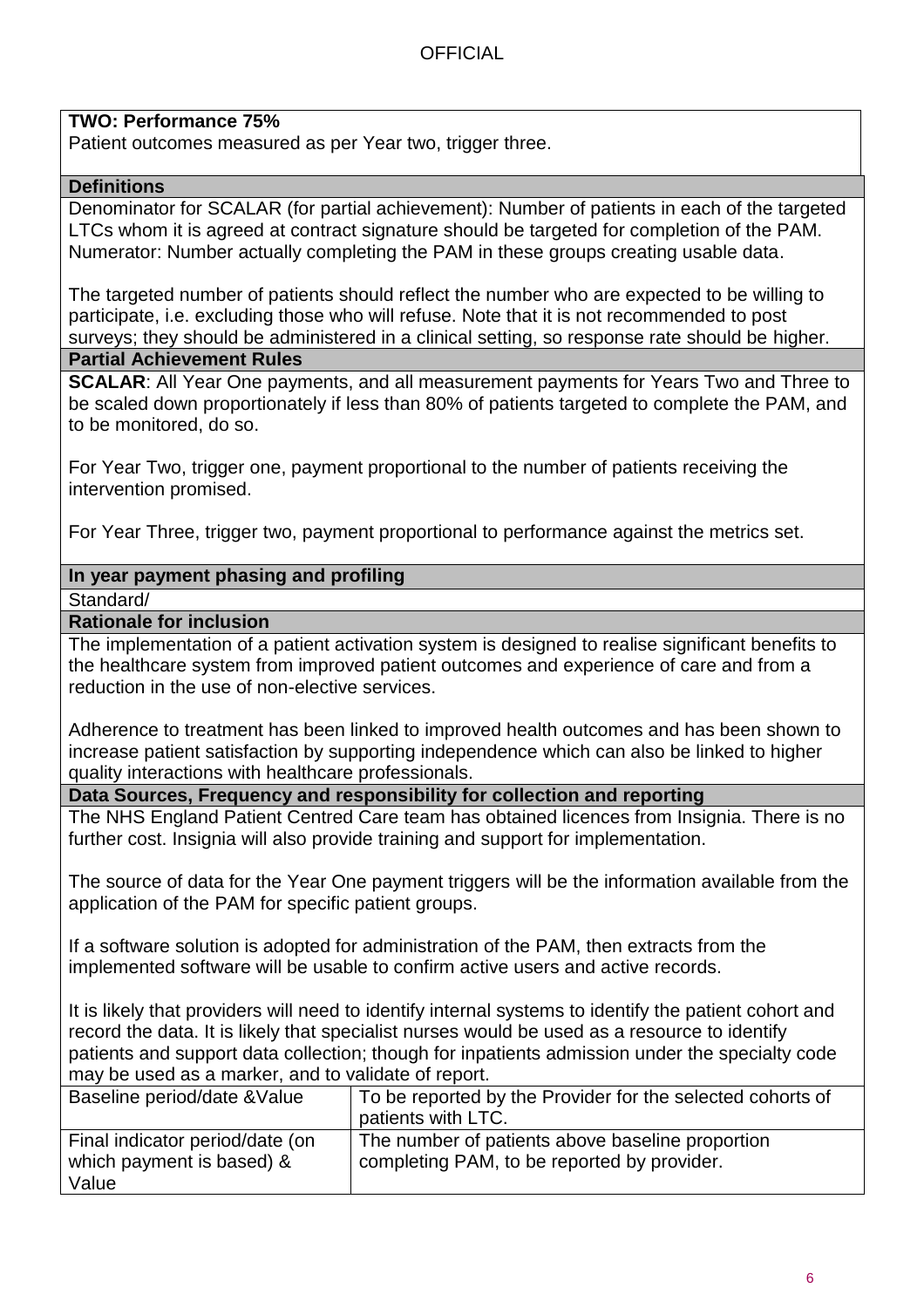| Final indicator reporting date | Month 12 Contract Flex reporting date as per contract.       |
|--------------------------------|--------------------------------------------------------------|
| <b>CQUIN Exit Route</b>        | Incorporation of changes in the cost per care episode or     |
|                                | year of care into core tariff payments for activation        |
| How will the change including  | measures and interventions will be developed during the      |
| any performance requirements   | course of the CQUIN scheme's evaluation, based on the        |
| be sustained once the CQUIN    | balance of expected savings from improved segmentation       |
| indicator has been retired?    | of care and adherence between providers and                  |
|                                | commissioners under the relevant payment mechanism for       |
|                                | each patient group. Plans will be developed for each patient |
|                                | group to ensure that funding is sustainable.                 |

### **Supporting Guidance and References**

There has been wide review and implementation of a number of interventions to support the concept of self-care and management of long term conditions. The Kings Fund published an appraisal of the patient activation concept which describes the practical implementation of a behavioural change model and explores some of the potential benefits of implementing a scheme such as this<sup>2</sup>.

The concept of a Patient Activation system, such as this scheme is designed to support, denotes an activation method which can first capture patient's knowledge and skills, and, second, includes population segmentation, interventions to improve engagement, and measuring performance across the healthcare system.

There are two broad categories of Activation interventions:

- a. stratification of the patient groups to help diagnose problems and determine appropriate care plan;
- b. work with patients to raise motivation, skills and self-management, etc)

Regarding activation of patients, there are a large number of behavioural change models available. It is recommended that the COM-B model is used as a default understanding of behaviour change: Capability + Opportunity + Motivation=> Behaviour change.

However, this should not restrict the range of interventions that may be useful in different contexts for different groups, including:

- a. commitment support via:
	- 1. peer group (as proposed for example for HIV patients)
	- 2. joint appointments (e.g. as default)
	- 3. carer involvement, etc.
- b. health coaching with Clinical Nurse Specialist or other professional input.

Support for devising interventions may be drawn the work of the Behavioural Change Centre at UCL. See

<https://www.ucl.ac.uk/behaviour-change-techniques/Resources/BCTTv1Publications>

l <sup>2</sup> <http://www.kingsfund.org.uk/publications/supporting-people-manage-their-health>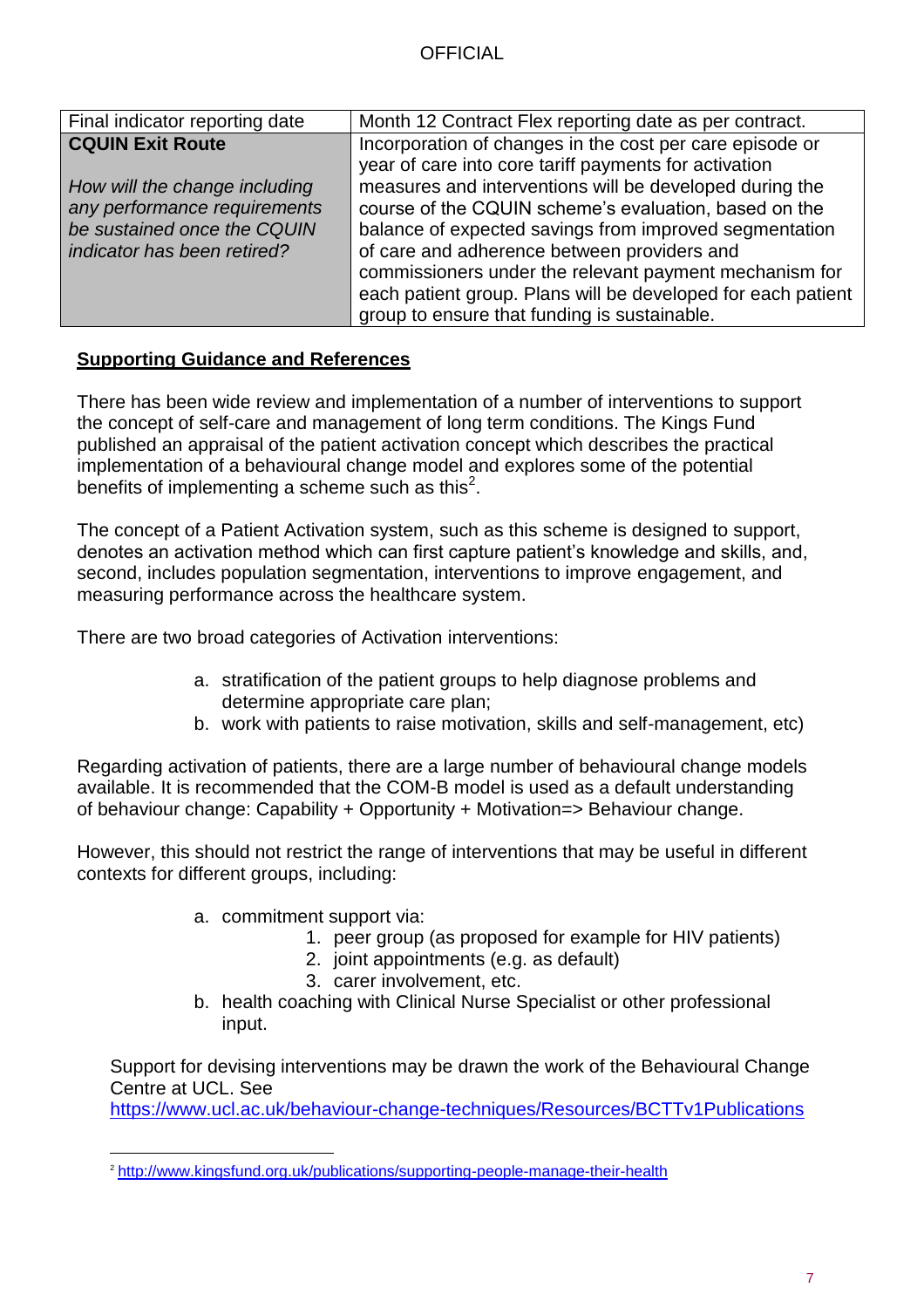See also:

<http://www.behaviourchangewheel.com/>

which explains how to develop an intervention systematically, including choosing which behaviour change techniques from the taxonomy to include in an intervention.

# *EVIDENCE BASE:*

The fundamental link between activation and outcomes is well substantiated<sup>3</sup>:

# A B S T R A C T

l

*Objective: A systematic review of the published literature on the association between the PAM (Patient Activation Measure) and hospitalization, emergency room use, and medication adherence among chronically ill patient populations.* 

*Methods: A literature search of several electronic databases was performed. Studies published between January 1, 2004 and June 30, 2014 that used the PAM measure and examined at least one of the outcomes of interest among a chronically ill study population were identified and systematically assessed. Results: Ten studies met the eligibility criteria. Patients who scored in the lower PAM stages (Stages 1 and 2) were more likely to have been hospitalized. Patients who scored in the lowest stage were also more likely to utilize the emergency room. The relationship between PAM stage and medication adherence was inconclusive in this review.* 

*Conclusion: Chronically ill patients reporting low stages of patient activation are at an increased risk for hospitalization and ER utilization.* 

Adherence to medication and treatment is thus linked to health outcomes and patients who are more empowered were able to report greater level of satisfaction and ownership, which is linked to overall improved patient experience.

Health monitoring of biometric indicators can support the review and improve health outcomes for patients with long-term conditions and reduce non-elective attendances. More active patients engage in their own care so to comply with care regimes and to respond to such indicators.

Patient activation models have been shown also to be effective in improving the quality of interactions between patients and healthcare professionals. They involve assessment of activation levels, for example by use of the Patient Activation Measure, the PAM.

Measurement must be complemented by a range of interventions to make effective use of the information to improved patient outcomes. These may well have to be sourced from a separate provider. This might include supportive decision making, motivational interviewing and other interventions as part of a well-evidenced behavioural change model (such as the COM-B model, improving Capability and recognition of Opportunity and Motivation to achieve Behavioural change), to improve activation or engagement. Or,

 $3$  Patient Education and Counselling 98 (2015) 545-552. "The association between patient activation and medication adherence, hospitalization, and emergency room utilization in patients with chronic illnesses: A systematic review" Rebecca L. Kinney et al.